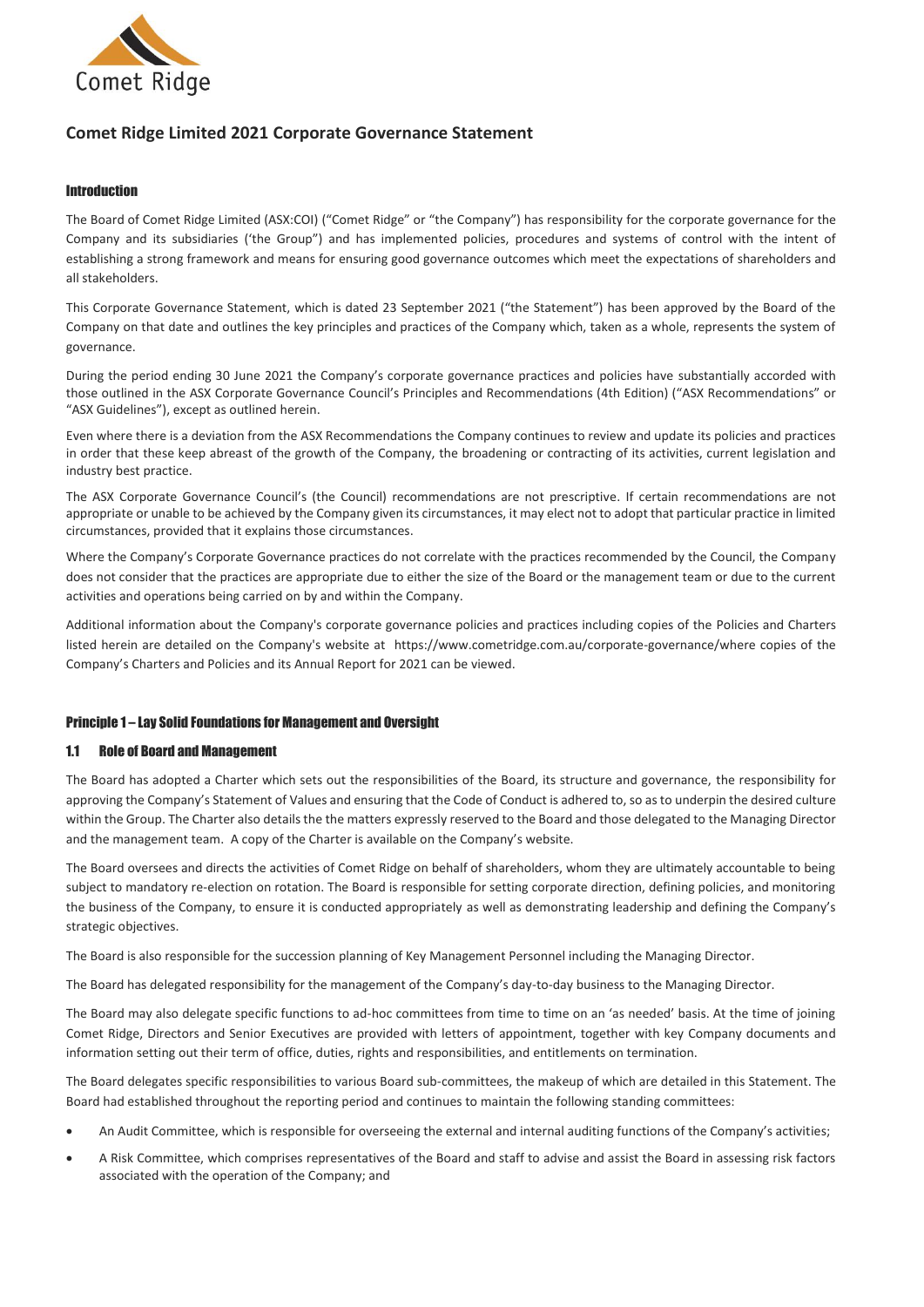• A Remuneration Committee, which is responsible for making recommendations to the Board on remuneration packages for executives.

# 1.2 Director Checks

The Company performs checks on all potential directors which include checks on character, experience, education, criminal records and bankruptcy history. Directors are required to provide consent for the Company to perform such checks. Directors' details, including their relevant qualifications and experience and the skills they bring to the Board, are detailed on the Company website and within the Annual Report.

Details of any other material directorships currently held are also provided within the Annual Report as well as details of directorships of any ASX listed entity within the last 3 years. Directors are required to table at Board Meetings, for which there is a standing agenda item, details of new commitments, conflicts and specifically acknowledge that they have sufficient time to fulfil their duties as a Director of the Company.

The Company will ensure that all material information in its possession relevant to a shareholder's decision to elect or re-elect a director is provided to shareholders in the Company's Notice of Annual General Meeting.

#### 1.3 Written Agreement with each Director and Senior Executive

Upon appointment, each Director is required to sign a letter of appointment which sets out the formal terms of their appointment, including their duties, rights and responsibilities. All of the current Non-executive Directors have signed letters of appointment.

Each executive director and senior executive of Comet Ridge has an agreement in writing with the Company which sets out the key terms and conditions of their appointment including their duties, rights and responsibilities.

Directors also receive a deed of access and indemnity.

#### 1.4 Company Secretary

The Company Secretary, whose role includes advising the Board and its Committees on governance matters, monitoring the adherence of the Company's policies and procedures and ensuring that accurate minutes of Board and Committee meetings are taken, directly reports to the Board on these and other related matters. The Company Secretary reports directly to the Chair of the Board, but Directors are also free to communicate directly with the Company Secretary who is also at liberty to speak to any member of the Board directly in relation to a matter. The decision to appoint or remove the Company Secretary is made and approved by the Board.

#### 1.5 Diversity

Comet Ridge has a Diversity Policy which aims to create a workplace culture that attracts and retains well-qualified, diverse and motivated people right across the business. The Policy includes suggested procedures to help ensure that the policy is implemented correctly, which includes ensuring that candidates for any executive position are drawn from as wide a base as reasonably possible. The Company acknowledges that diversity improves the quality of decision making, productivity and teamwork within a business and can result in better business outcomes.

The Company is committed to diversity within the workplace and providing an environment in which employees have equal access to opportunities. The Company recognises that a commitment to diversity and inclusiveness will increase the probability of the Company achieving its strategic objectives. A copy of the Diversity Policy is available on the Company's website.

The Company has given careful consideration to the adoption of measurable objectives for achieving gender diversity. The Board is of the view that there is no "one size fits all" approach to the implementation of a diversity policy for all Australian companies and accordingly has had regard to external guides, including possible forms of objectives published by the Australian Institute of Company Directors.

At this stage given the size of the Company and the number of employees it has, the Board does not believe that setting a target in order to improve the number of women in a particular area of the business where women are not currently well represented, is a realistic objective as there is a high probability there will not be sufficient movement in staff in the next 12-18 months to achieve such a target.

The Board considers that the best way forward for the Company at this stage of its development has been to introduce a programme which blends procedural objectives with a mentoring programme. The Board has set the following objectives for the purposes of implementing the Diversity Policy in order to promote gender diversity within the make-up of the Company's Board, Senior Management and employees:

• For vacancies at the Board and Senior Management level is to ensure that a diverse candidate pool is accessed;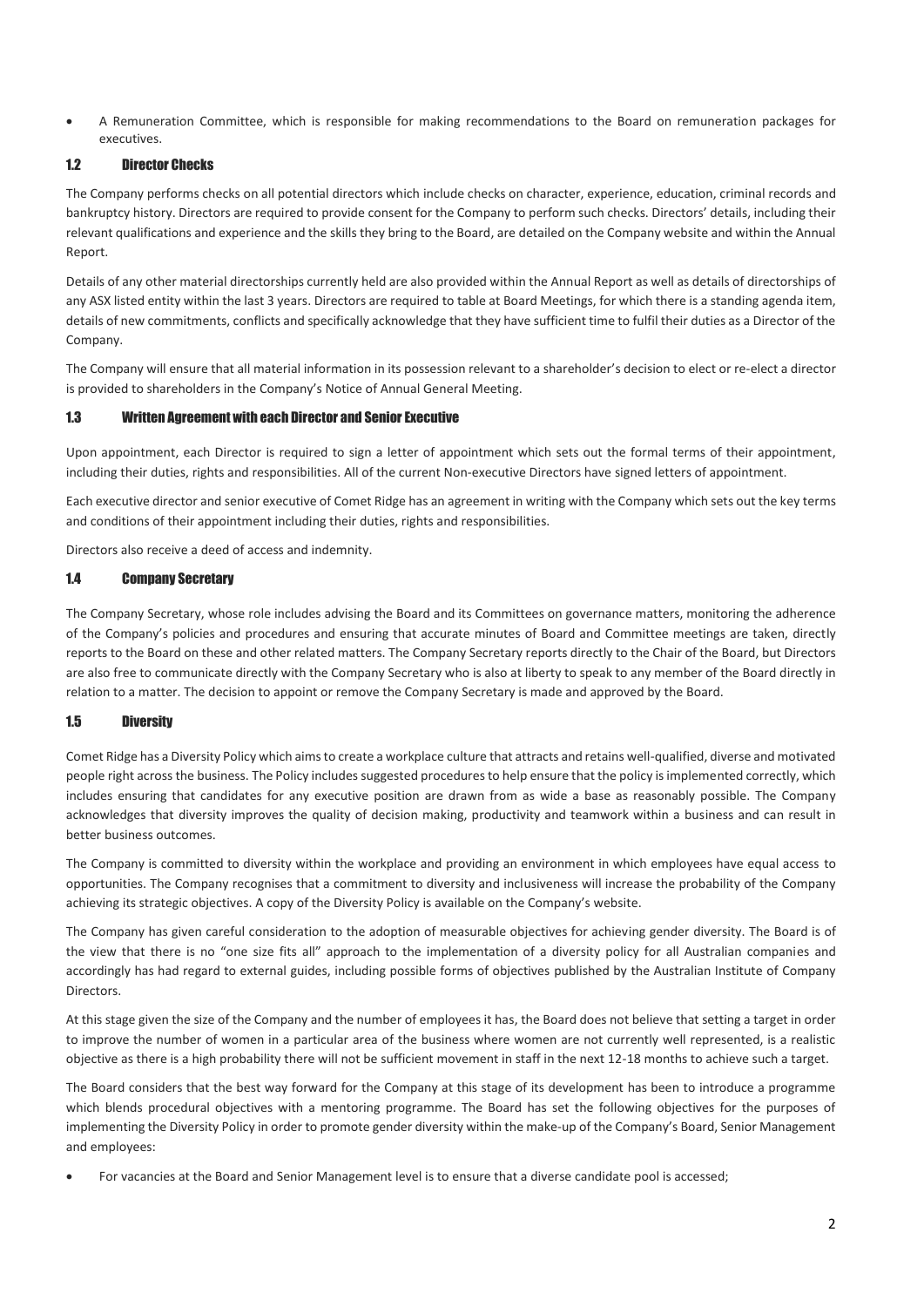- Advertising any executive or staff vacancies will be conducted more widely in sectors where a female audience is more prevalent;
- Requiring that at least one serious female candidate be present on every short list for each executive position and if a female candidate is not selected then the Board must be satisfied that there are objective reasons to support this decision;
- Encouraging all staff to undertake further training which has the flow on benefit of promoting stronger representation of female employees in a more diverse areas of the business;
- Reviewing all remuneration practices to ensure that they are free from gender bias and ensuring recruitment and selection processes do not contain gender bias; and
- Fostering a corporate culture which supports workplace diversity.

At this stage no separate Gender Diversity Committee has been established. The Board acting in its capacity as a Nomination Committee will incorporate those roles and duties which a Gender Diversity Committee would otherwise carry out in exercising and implementing the above objectives.

The Board is currently made up of 4 Non-executive Directors and 2 Executive Directors. Of the Non-executive Directors, one is a woman representing 20% of the total number of Non-executive Directors or 16.67% of the Board as a whole.

There are no women currently employed or engaged as a consultant within the group in a senior executive role.

As of 30 June 2021, the total percentage of female employees and consultants in the whole of the organisation including members of the Board was 26%.

The Company is not a "relevant employee" for the purposes of the Workplace Gender Equality Act.

The Company has adopted a Diversity Policy. A copy of this Policy is available on the Company's website.

### 1.6 Process for Evaluating Board Performance

Improvement in Board processes and effectiveness is a continuing objective and the purpose of the annual Board evaluation is to identify ways to improve performance. The Chairman, who the Board believes is the most suitably qualified person to carry out the task, is responsible for conducting an annual internal review of the Board's performance. This process involves the Chairman circulating to members of the Board a detailed questionnaire on performance indicators and collating the data from the same before discussing with each member of the Board and reviewing performance indicators, so as to assess the effectiveness of processes structure and contributions made by individual directors.

An evaluation of the performance of the Board was completed by the Chairman during the year under review.

The Board assesses annually, or as necessary, the performance of the Managing Director benchmarking his performance against the role description in the employment contract and general industry standards expected of a Managing Director carrying on that role.

#### 1.7 Process for Evaluating Performance of Senior Executives

The Managing Director assesses, annually or as necessary, the performance of all key executives. Both qualitative and quantitative measures will be used consistent with performance targets set annually by the Managing Director in consultation with those executives. The Managing Director reports to the Remuneration Committee on their performance and who in turn will then consider any changes to remuneration and the establishment of new performance targets.

# Principle 2 – Structure the Board to Add Value

#### 2.1 Nomination Committee

The Board comprises 4 Non-executive Directors, including the Chairman, and 2 Executive Directors one being the Managing Director. The names of the Directors of the Company in office at the date of this report or throughout the year and their qualifications are set out in the section of the Annual Report headed "Directors' Report".

Under the Constitution, the maximum number of Directors is nine (9). Further, the Constitution mandates that there be a minimum of three Directors, at least two of whom must reside in Australia. One third of the Directors retire annually on rotation in accordance with the Constitution, who are free to seek re-election by shareholders.

The composition of the Board is determined so as to provide the Company with a broad base of industry, business, technical, administrative, financial and corporate skills and experience considered necessary to achieve the strategic objectives of the Company.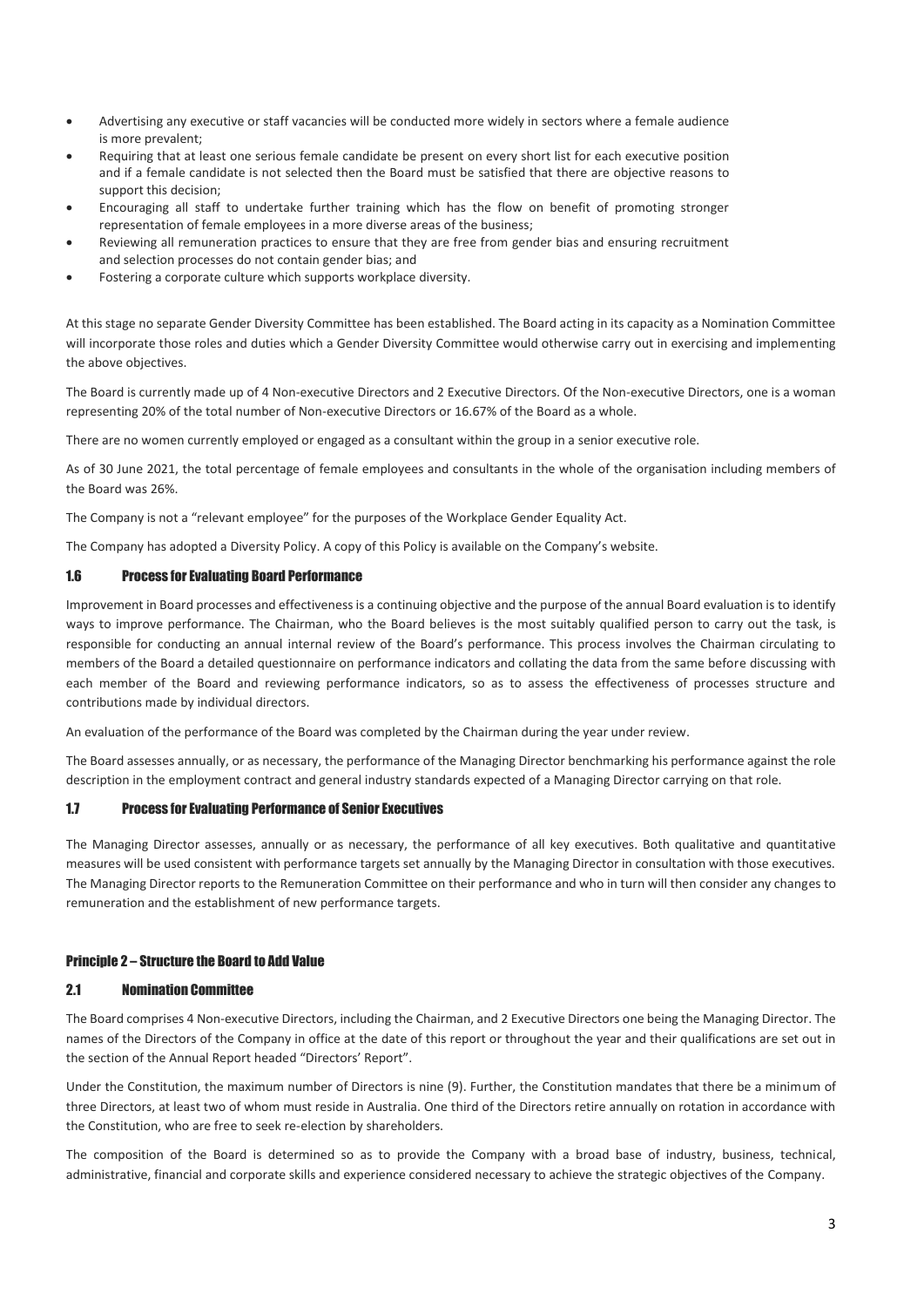The Board has not formed a separate Nomination Committee, which it believes is unnecessary at this stage of the Company's evolution, favouring a 'whole-of-board' approach to the selection of replacement or additional Directors and Senior Executives. The Board believes the appropriate mix of skills and diversity of Directors should encompass relevant industry, financial and commercial experience. Given the size of the Company and the number of executive positions currently held, the Board considers that no efficiencies or other benefits would be gained by establishing a separate Nomination Committee at this time due to the size of the Company and its current activities. The Company has adopted a Nomination Committee Charter that sets out the role and responsibilities of the Board acting in its capacity as the Nomination Committee. A copy of this Charter is available on the Company's website.

The Board intends to reconsider the requirement for, and benefits of, a separate Nomination Committee as the Company's operations grow and evolve.

# 2.2 Board Skills Matrix

The Board seeks to have an appropriate mix of skills, experience, expertise and diversity to enable it to discharge its responsibilities and add value to the Company. If a Board vacancy becomes available it will be the responsibility of the Board as a whole to identify the skills, experience and diversity that will best complement the Board and will then embark on a process to identify a candidate who can best meet those criteria.

The Board has been utilising for several years a skills matrix to monitor the level of skills the current Board possesses and to act as a tool to help assess the relevant criteria of future candidates for the Board. This Matrix is reviewed and updated annually to ensure that it remains up to date.

Under the 4<sup>th</sup> Edition Recommendations, the Company had developed a graph that can help it identify any gaps in its collective skills that should be addressed by either providing professional development to the existing directors or taking on new directors. It is also a useful tool in succession planning. The table below reflects that level of skill and expertise held by the Board collectively in the areas defined.



The areas or experience which make up the various Skills are detailed in the description below.

| <b>Skill</b>                      | <b>Description and Makeup</b>                                     |
|-----------------------------------|-------------------------------------------------------------------|
| <b>Strategy</b>                   | Mergers & Acquisitions<br>⋗                                       |
|                                   | <b>Political Acumen</b><br>⋗                                      |
|                                   | <b>Strategic Planning</b><br>⋗                                    |
| Commercial                        | <b>ASX Board Experience</b><br>➤<br><b>Business Management</b>    |
|                                   | Corporate Finance<br>⋗                                            |
| <b>Culture &amp; Remuneration</b> | <b>Human Resources</b><br>↘<br><b>Information Technology</b><br>⋗ |
|                                   | Stakeholder Engagement                                            |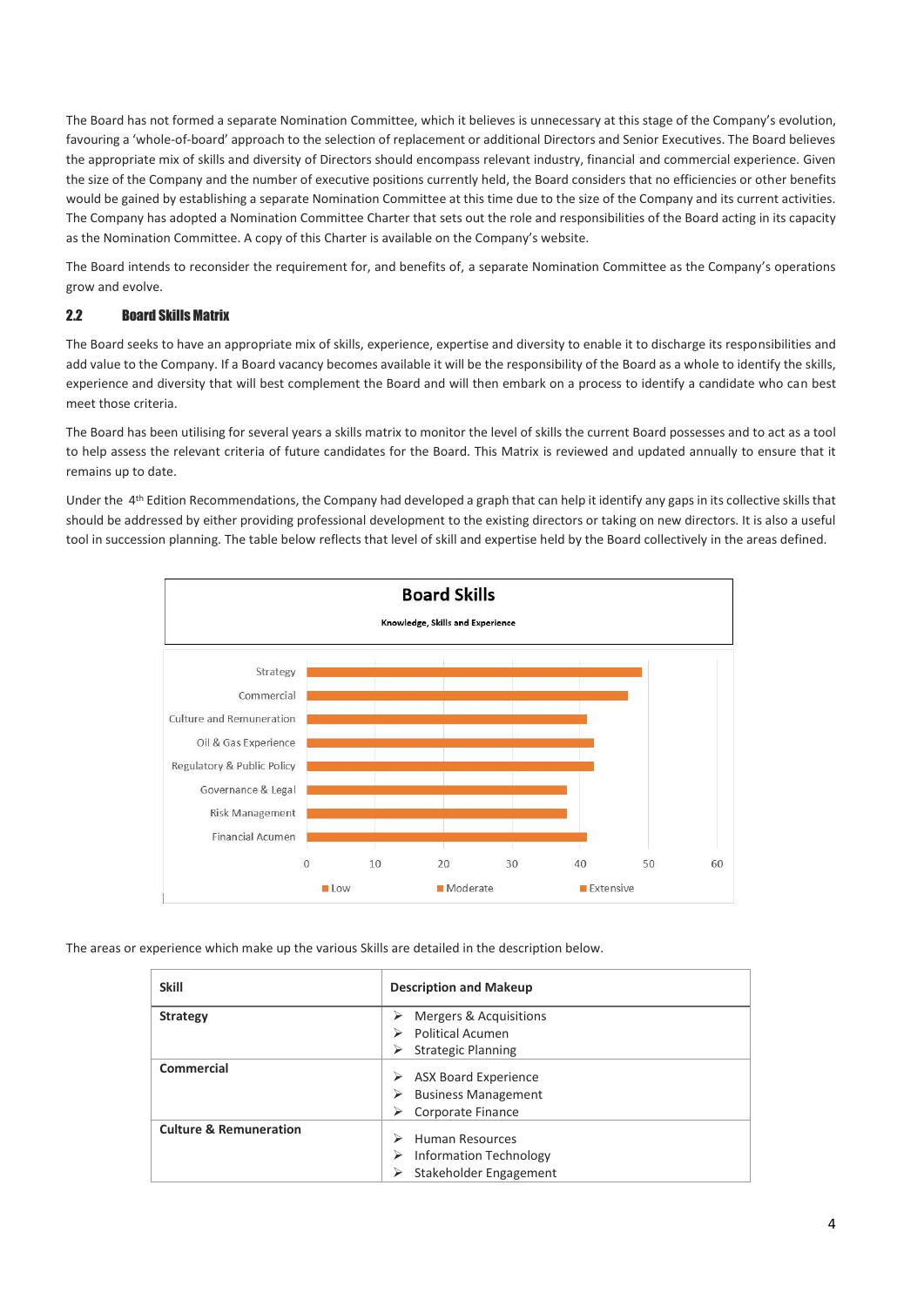| Industry Knowledge<br>➤<br><b>Operational Experience</b>                                    |
|---------------------------------------------------------------------------------------------|
| Government & Government Relations<br>⋗<br><b>Public Affairs &amp; Communications</b>        |
| Corporate Governance<br><b>Fthics</b><br>Legal Experience<br>⋗                              |
| Health Safety Environment & Risk Management<br>➤<br><b>Environmental Matters and Issues</b> |
| Accounting & Finance<br>⋗<br>Audit                                                          |
|                                                                                             |

The Directors believe the skill base of the current Directors is appropriate for the Company given its size and stage of development.

#### 2.3 Director Details and Determination of Independence

ASX Recommendation 2.3 provides that a majority of the Board should be independent.

When evaluating candidates, the Board has regard to the potential for conflicts of interest, whether actual or perceived, and the extent or materiality of these in the ongoing assessment of Director Independence. In this respect the Board has regard to the factors relevant to assessing the independence of a director as defined in the ASX Guidelines.

An independent director is presently viewed by the Board, as a non-executive director who is not a member of management and who is free of any business or other relationship that could materially interfere with, or could reasonably be perceived to materially interfere with, the independent exercise of their judgement. In determining the independent status of a Director, the Board, in accordance with the ASX Guidelines, considers whether the Director:

- a) is a substantial shareholder of the Company or an officer of, or otherwise associated directly with, a substantial shareholder of the Company;
- b) within the last three years has been employed or has previously been employed in an executive capacity by the Company or another Group member;
- c) within the last three years has been a principal of a material professional adviser or a material consultant to the Company or another Group member, or an employee materially associated with the service provided;
- d) is a material supplier or customer of the Company or other Group member, or an officer of or otherwise associated directly or indirectly with a material supplier or customer; and
- e) has a material contractual relationship with the Company or another Group member other than as a Director of the Company.

The Board considers that, fundamentally, the independence of Directors is based on their capacity to put the best interests of the Company and its shareholders ahead of all other interests, so that Directors are capable of exercising objective independent judgment.

The Board is of the view that the existence of one or more of the relationships in the definition will necessarily result in the relevant Director not being classified as independent, particularly given the criteria outlined above, and that the Company will seek to implement additional safeguards to ensure independence. An overall review of these considerations is conducted by the Board to determine whether individual Directors are independent.

Additional policies and practices, such as Directors not being present during discussions or decision making on matters in which they have or could be seen to potentially have a material conflict of interest, as well as Directors being excluded from taking part in the appointment of third party service providers where the Director has an interest, provide further separation and safeguards to independence.

The Board has considered materiality thresholds in relation to independence, but has determined not to establish fixed thresholds, believing that, if taken in isolation and out of context, these can be misleading and inconclusive.

The names of the Directors that held office during the period under review and the length of their service are set out in the following table: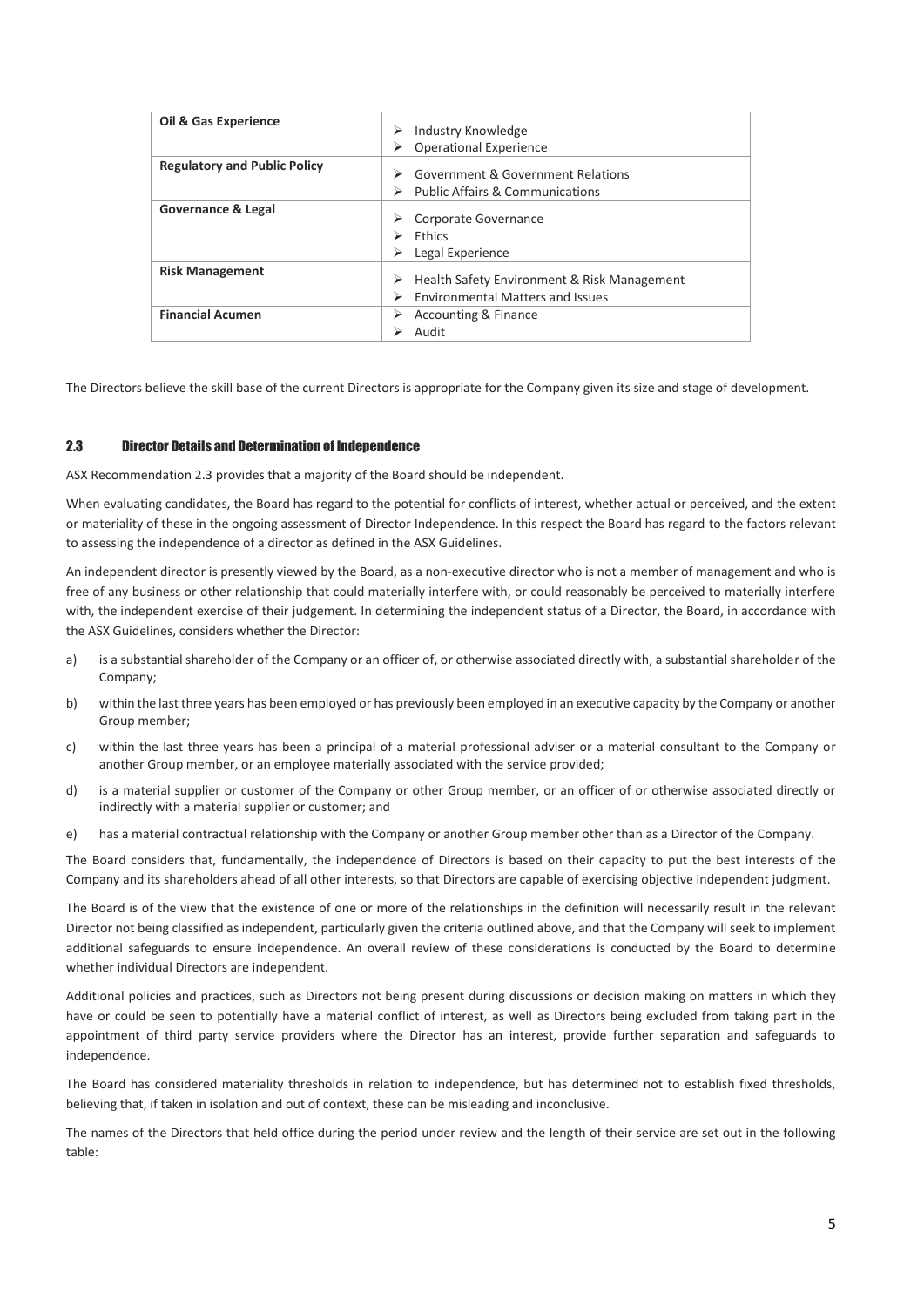### Board Composition

| <b>Director</b>      | <b>Board membership</b>                   | <b>Date appointed</b> | <b>Date ceased</b> |
|----------------------|-------------------------------------------|-----------------------|--------------------|
| James McKay          | <b>Independent Non-executive Chair</b>    | 16-Apr-09             |                    |
| <b>Tor McCaul</b>    | <b>Managing Director</b>                  | 16-Apr-09             |                    |
| Gillian Swaby        | <b>Independent Non-executive Director</b> | 09-Jan-04             |                    |
| <b>Chris Pieters</b> | <b>Executive Director</b>                 | 16-Apr-09             |                    |
| <b>Martin Riley</b>  | <b>Independent Non-executive Director</b> | 13-Mar-19             |                    |
| <b>Shaun Scott</b>   | <b>Independent Non-executive Director</b> | 16-Oct-19             |                    |

The Board considers that its current structure is appropriate to efficiently and independently carry out its functions, given the size of the Company and level of its current activities.

#### 2.4 Majority of Directors to be Independent

Having regard to the factors relevant to assessing the independence of a director as provided in the ASX Guidelines the Board considers that an independent Director is one who is a Non-executive director who is not a member of management and who is free from any business or other relationship that could materially interfere with or could reasonably be perceived to materially interfere with the independent exercise of their judgment.

The Board does comprise a majority of "independent directors" at present. Based on the definition outlined, only 2 of the current Directors, could not be considered independent by virtue of them being in executive roles with the Company.

The Board (excluding James McKay) considers James McKay to be independent as he has not held an executive role with the Company and since December 2019 has not been either a substantial shareholder or a related party of one.

The Board (excluding Gillian Swaby) considers Gillian Swaby to be independent as she has not within the last 3 years acted in the capacity as an executive of the Company and is not a substantial shareholder in the Company.

The Board (excluding Shaun Scott) considers Shaun Scott to be independent as he has never acted in the capacity as an executive of the Company and is not a substantial shareholder in the Company.

The Board (excluding Martin Riley) considers Martin Riley to be independent as he has never acted in the capacity as an executive of the Company and is not a substantial shareholder in the Company.

The Board is also committed to ensuring that all Directors, whether independent or not, bring an independent judgement to bear on Board decisions. To facilitate this, the Board has agreed on a procedure for Directors to have access, in appropriate circumstances, to independent professional advice at the Company's expense.

If a Director considers it necessary to obtain independent professional advice to properly discharge the responsibility of his/her office as a Director then, provided the Director first obtains approval for incurring such expense from the Chairman (which will not be unreasonably withheld), the Company will pay the reasonable expenses associated with obtaining such advice. If appropriate any advice received will be made available to the full Board. No member of the Board availed him/herself of this entitlement during the year under review.

#### 2.5 Independent Chairman

The Chairman (Mr McKay), if applying the above criteria to determine independence, would not be considered as being independent, due to his family group of companies having been a substantial shareholder within the last three years. This position came to an end in December 2019. Irrespective of this, the Board has in the past and continues to believe that that Mr McKay is the most appropriate person for the role of Chairman due to his commercial experience in such a capacity and that the interests of the Company and its shareholders are being more than adequately met by the current appointee.

The roles of the Chairman and the Managing Director were not shared at any time during the year under review. The role of the Chairman was fulfilled by Mr McKay, while the role of the Managing Director has been filled by Mr McCaul for the whole of the period under review. The roles of the Chairman and the Managing Director are set out in the Board Charter.

#### 2.6 Induction Programme and Professional Development

Given the size of the Company there is no formal induction process for new directors. Rather any new Director will be provided with a personalised induction which will be dependent upon the skills and experience that the new Director might possess. Any new Director induction will include comprehensive meetings with Senior Management and the provision of relevant materials such as all the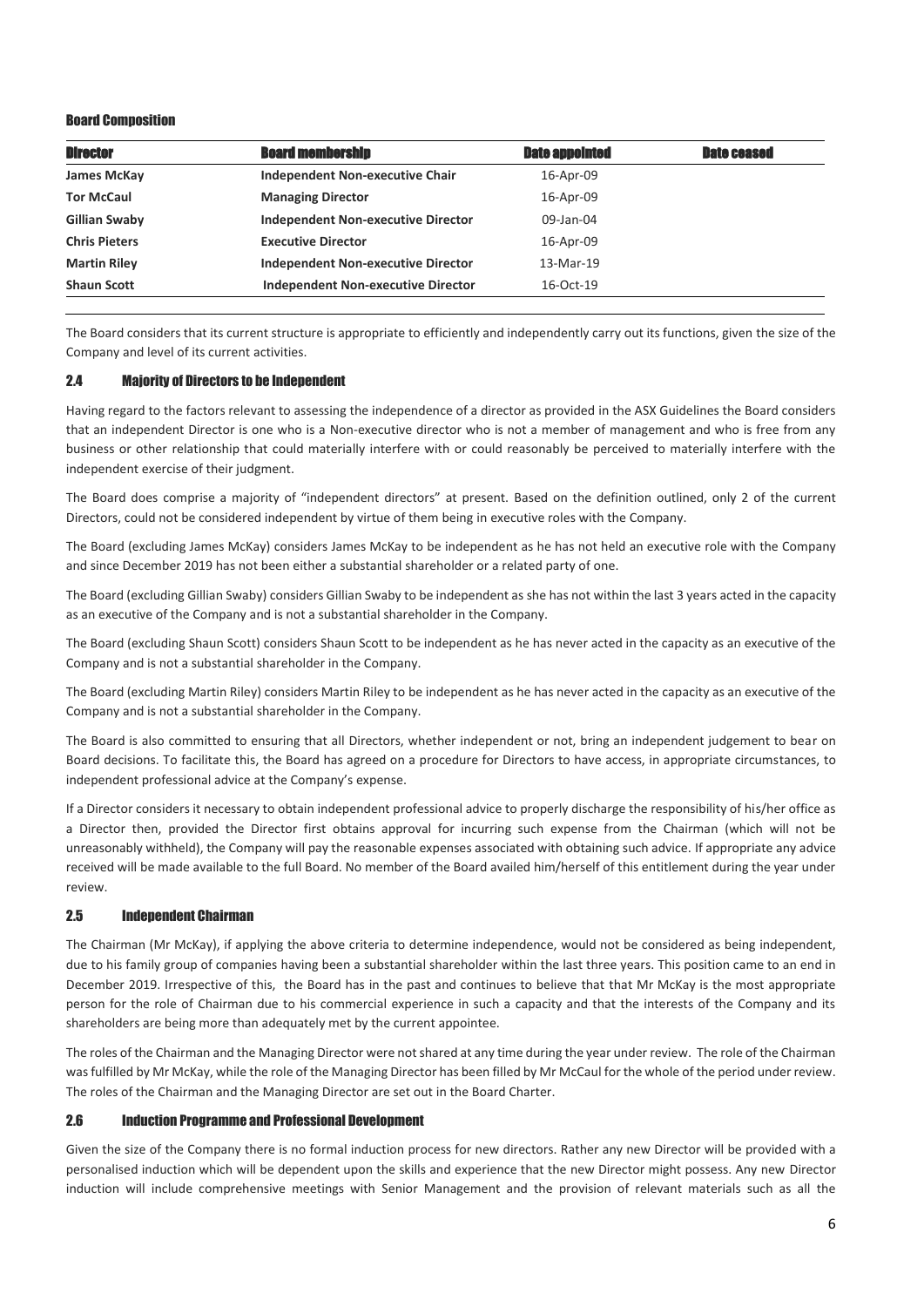Company's policies and procedures as well as instruction in relation to these. This process was followed as part of the recent appointment of Shaun Scott.

All Directors are expected to maintain the skills required to effectively discharge their obligations and are encouraged to undertake continuing professional education such as industry seminars and approved education courses.

### Principle 3: Instil a Culture of Acting Lawfully Ethically and Responsibly

#### 3.1 Disclose and Articulate Company Values

The Board is cognisant of the expectation that companies must, in addition to their legal obligations, make ethical and responsible decisions having regard to the reasonable expectations of their shareholders and other affected stakeholders.

To assist with guiding the culture of being a good corporate citizen the Company has published its Statement of Values on its website, which are the guiding principles that determines the type of company which Comet Rudge aspires to be and what it requires from its Directors, senior executives and employees to achieve that goal.

These Values can be found at: <http://www.cometridge.com.au/company-overview/>

### 3.2 Code of Conduct

To further assist in the process of defining its corporate culture the Company has adopted a Corporate Code of Conduct which sets out ethical standards and a Code of Conduct to which all Directors, Executives and employees are required to adhere to whilst carrying out their duties. Senior executives have been instructed to immediately bring to the attention of the Board through the Company Secretary or Managing Director any breaches of the Code.

The Company is committed to increasing shareholder value and aims to ensure its shareholders are fully informed as to the true financial position and performance of the Group through timely and accurate disclosure of information and risk management practices and exemplary compliance with the continuous disclosure regime.

The Company has adopted in compliance with ASX Listing Rule 12.12 a Policy for Trading in Company Securities which is binding on all Directors, employees and consultants of the Company. The purpose of this policy is to provide a brief summary of the law on insider trading and other relevant laws, set out the restrictions on dealing in securities by people who work for or are associated with Company and assist in maintaining market confidence in the integrity of dealings in Comet Ridge securities. The Policy has been posted on the Company's website to ensure that there is public confidence and understanding of the Company's policies governing trading by "potential insiders".

The Policy contains blackout periods and requires that all persons covered by the Policy may not deal in the securities in the Company without first seeking and obtaining a written acknowledgement from the Chairman or Managing Director of the Company (or in their absence the Company Secretary) prior to any trade, at which time they must confirm that they are not in possession of any unpublished price-sensitive information. The Company Secretary maintains a register of notifications and acknowledgements given in relation to trading in the Company's securities.

In addition to their obligations under the Corporations Act in relation to inside information, all Directors, employees and consultants have a duty of confidentiality to the Company in relation to confidential information they possess.

The Code of Conduct for Directors and Key Executives forms part of the Corporate Code of Conduct. Copies of these are available on the Comet Ridge website.

#### 3.3 & 3.4 Whistleblowers Policy and Anti-Bribery and Corruption Policy

As required by the Corporations Act and one of the recommendations under the 4<sup>th</sup> Edition of the ASX Guidelines, the Company has adopted both a Whistleblower Policy and Anti-Bribery and Corruption Policy. These provide inter-alia that any material incidents that are reported under these policies are referred to the Board for its consideration and, if necessary, action. Copies of these Policies are available on the Company's website.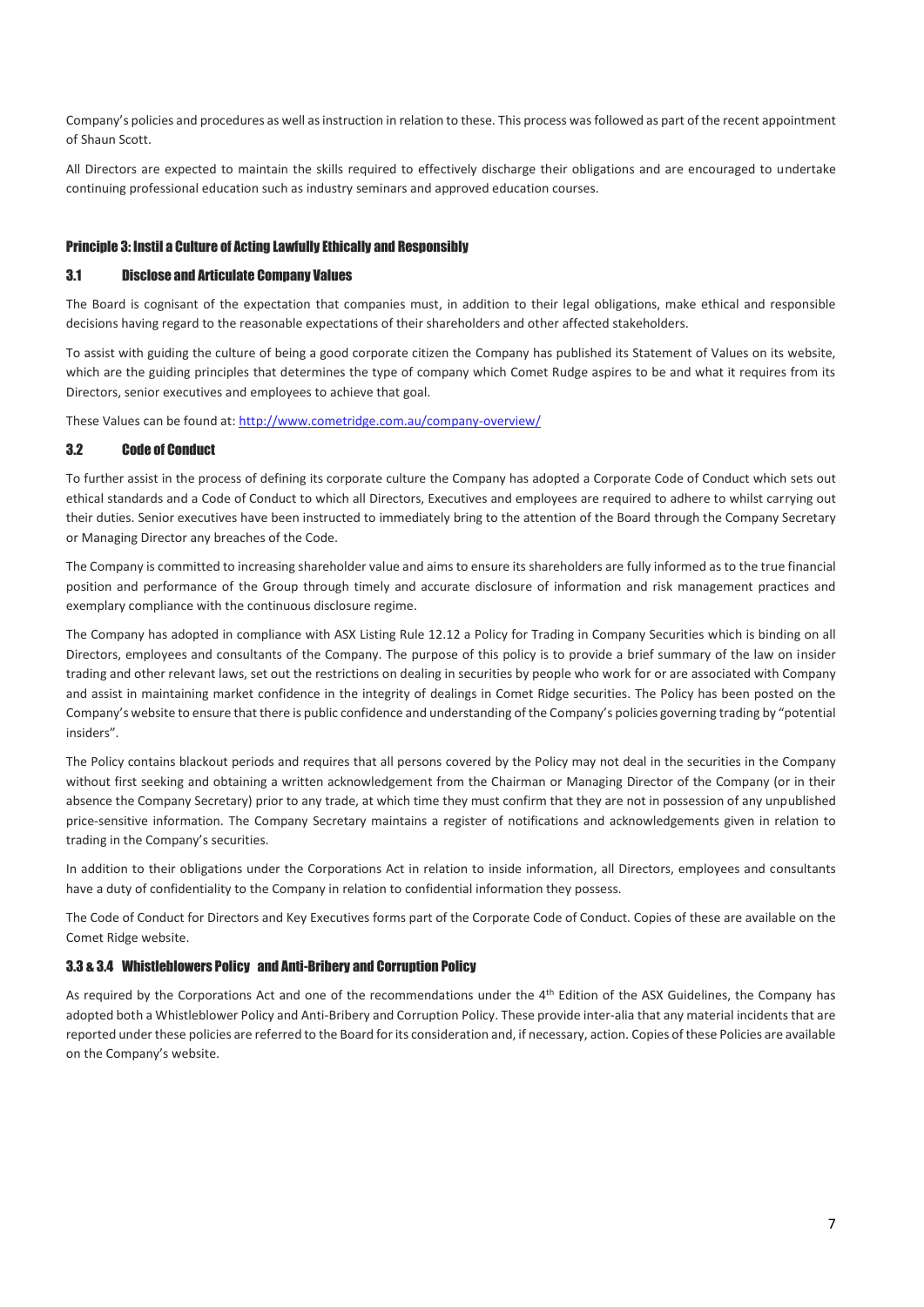### Principle 4: Safeguard the Integrity of Corporate Reports

# 4.1 Establish an Audit Committee

The Board has had established for the whole of the financial year under review an Audit Committee with a Charter that sets out the roles, responsibilities, composition, structure and membership requirements.

The primary objective of the Committee is to assist the Board to discharge its responsibilities with regard to:

- Monitoring the integrity of the financial statements of the Company and reviewing significant financial reporting judgements;
- Reviewing the effectiveness of the Company's internal financial control system;
- Monitoring and reviewing the effectiveness of the Company's internal audit function (if any);
- Monitoring and reviewing the external audit function including matters concerning appointment and remuneration, independence and non-audit services; and
- Performing such other functions as assigned by law, the Company's Constitution, or the Board.

The Committee appointed by the Board comprises 3 independent Non-executive Directors in compliance with Recommendation 4.1 of the Principles. The members of the Audit Committee during the year were as follows, including the dates members were appointed and ceased to be members of the Committee:

| Gillian Swaby: | Independent Chair of the Audit Committee |                         |  |
|----------------|------------------------------------------|-------------------------|--|
|                | and Non-executive Director               | (appointed 09-Jan-2004) |  |
| Shaun Scott    | Independent Non-executive Director       | (appointed 19-Nov-2019) |  |
| Martin Riley   | Independent Non-executive Director       | (appointed 13-Mar-2019) |  |

The Chair of the Audit Committee is Gillian Swaby who is an independent director and not the Chair of the Board of Directors.

Each member of the Audit Committee has an appropriate knowledge of the Company's affairs and has the financial and business expertise to effectively discharge the duties of the Committee. The members of the Audit Committee by virtue of their professional background experience and personal qualities are well qualified to carry out the functions of the Audit Committee. At least one member has significant, recent and relevant financial experience.

Details of the experience and qualifications of the members of the Audit Committee can be found in the Directors' Report as well as the details of the Audit Committee members' attendance at meetings.

The Committee has a documented charter which is reviewed annually, with a revised version being adopted as at the date of this Statement. This Charter sets out the specific role and responsibilities delegated to the Committee by the Board. A copy of the Charter which incorporates the procedure adopted for the appointment of external auditors is available on the Company's website.

The members of the Committee have direct access to any employee, the auditors and financial and legal advisers without management present. The Committee meets as often as is required but no less than three times a year and meets with the auditor without management present to ensure open and frank discourse with the auditors.

#### 4.2 Declarations from Chief Executive Officer and Chief Financial Officer

The Board has received declarations from the Managing Director (in his capacity as the CEO) and the Chief Financial Officer pursuant to s295A of the Corporations Act which state that the financial statements for both the half year ended 31 December 2020 and the year ended 30 June 2021, are founded on sound risk management and internal controls and that the system is operating effectively in all material respects in relation to financial reporting risks.

#### 4.3 Verification of Integrity of Periodic Reports

The 4th Edition ASX Guidelines recommends that a listed entity should disclose its process to verify the integrity of any periodic corporate report it releases to the market that is not audited or reviewed by an external auditor. The only periodic finance-based reports that the Company releases each year are the full year and half year accounts along with the quarterly Appendix 5Bs. The half year and full year accounts are audited and signed off the Company's independent external auditors. While the Appendix 5Bs are prepared internally, they are done so utilising the same accounting principles and accounts on which the audited half year and full year accounts are prepared and released. These reports are also reviewed by Audit Committee members and the Board as a whole.

The external auditors attend the Audit Committee meetings at least twice a year and on other occasions where circumstances warrant as well as being available at the Company's AGM to answer shareholders questions about the conduct of the audit and the preparation and content of the audit report. The Chair conducts in-camera discussions with the Auditor to ensure that any concerns that the Auditor might have are disclosed. The Audit Committee keeps minutes of its meetings and includes them for review by the whole of the Board at its next meeting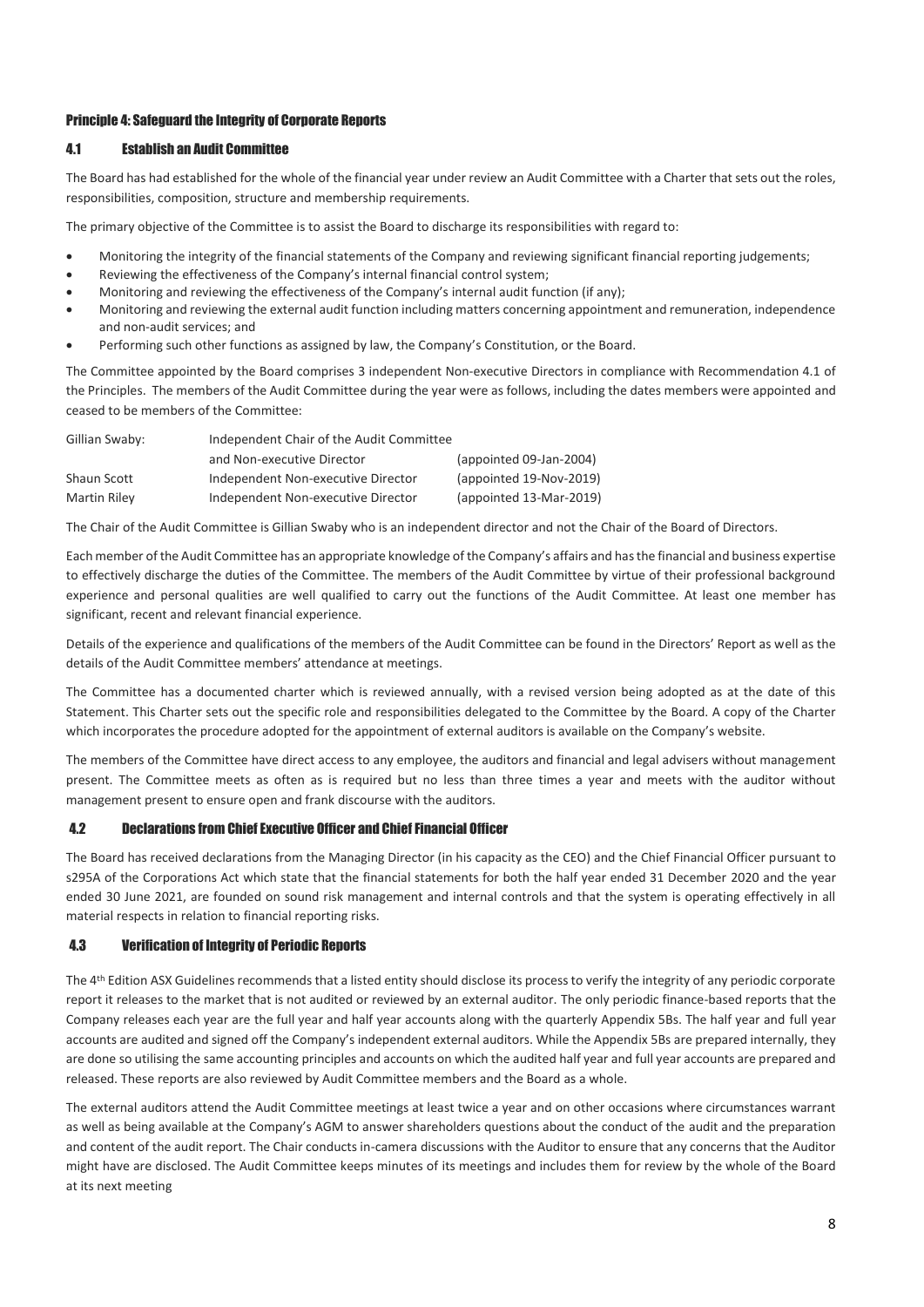The Auditor's lead engagement partner attended the Company's 2020 Annual General Meeting. There were no questions from shareholders about the conduct of the audit and the preparation and content of the auditor's report for year ended 30 June 2020.

### Principle 5: Make Timely and Balanced Disclosure

### 5.1 Continuous Disclosure Policy

The Company is a "disclosing entity" pursuant to section 111AR of the Corporations Act and, as such, complies with the continuous disclosure requirements of Chapter 3 of the ASX Listing Rules and section 674 of the Corporations Act. Subject to the exceptions contained in the ASX Listing Rules, the Company is required to disclose to ASX any information concerning the Company which is not generally available and which a reasonable person would expect to have a material effect on the price or value of the Shares.

Comet Ridge has adopted policies and procedures to ensure compliance with its continuous disclosure obligations, and to ensure accountability at a Senior Management level for that compliance.

The Board is committed to promoting investor confidence by ensuring that:

- The market has equal access to material information concerning the Company; and
- All Company announcements are factual and presented in a clear and balanced manner.

The Company regularly reviews its Continuous Disclosure Policy in order to keep abreast of best practice and to ensure compliance with any legislative or regulatory changes. A copy of the Policy is available on the Company's website.

Each employee and consultant engaged by the Company is provided with a copy of the Continuous Disclosure Policy as well as the Policy for Trading in the Company's Securities impressing upon them during their induction the importance of adhering to these, along with all Company policies. Acknowledgments that the policies have been read and understood are also secured. The Company Secretary has primary responsibility for discharging the Company's continuous disclosure obligations to the ASX. All officers and employees are required to immediately notify the Company Secretary of any material information which may need to be disclosed under Listing Rule 3.1.

The Officers of the Company are committed to:

- Encouraging prompt disclosure of any material information which may need to be disclosed under Listing Rule 3.1; and
- Promoting an understanding of the importance of the continuous disclosure regime throughout the Company.

Presentations that are made to analysts or investors are posted on the Company's website. If the presentations contain information that has not previously been announced to ASX that could have a material effect on the share price, the presentation is released to the ASX before the presentation is delivered. In addition, the website contains a function to allow interested stakeholders to subscribe to receive electronic notification of public releases and other relevant material concerning the Company.

#### 5.2 Provision of Market Announcement to the Board

Under the Company's Continuous Disclosure Policy, the Board receives a copy of all ASX market announcements immediately after they have been made utilising the distribution function on the ASX market announcements platform. However, in addition all significant or materials announcements are circulated to the Board for review before release.

#### 5.2 Investor Presentations

Presentations that are made to analysts or investors are posted on the Company's website. If the presentations contain information that has not previously been announced to ASX that could have a material effect on the share price, the presentation is released to the ASX before the presentation is delivered. In addition, the website contains a function to allow interested parties to subscribe to receive electronic notification of public releases and other relevant material concerning the Company.

#### Principle 6: Respect the Rights of Security Holders

#### 6.1 Company Information and Governance on Website

Comet Ridge respects the rights of its security holders and places a high priority on communications with, and accountability to them. The Board recognises that security holders , as the ultimate owners of the Company, are entitled to receive timely and relevant highquality information about their investment.

The Company keeps shareholders and other interested parties informed of performance and major developments via communications through its website, which has recently been updated to remain user friendly and informative. This includes details of the Governance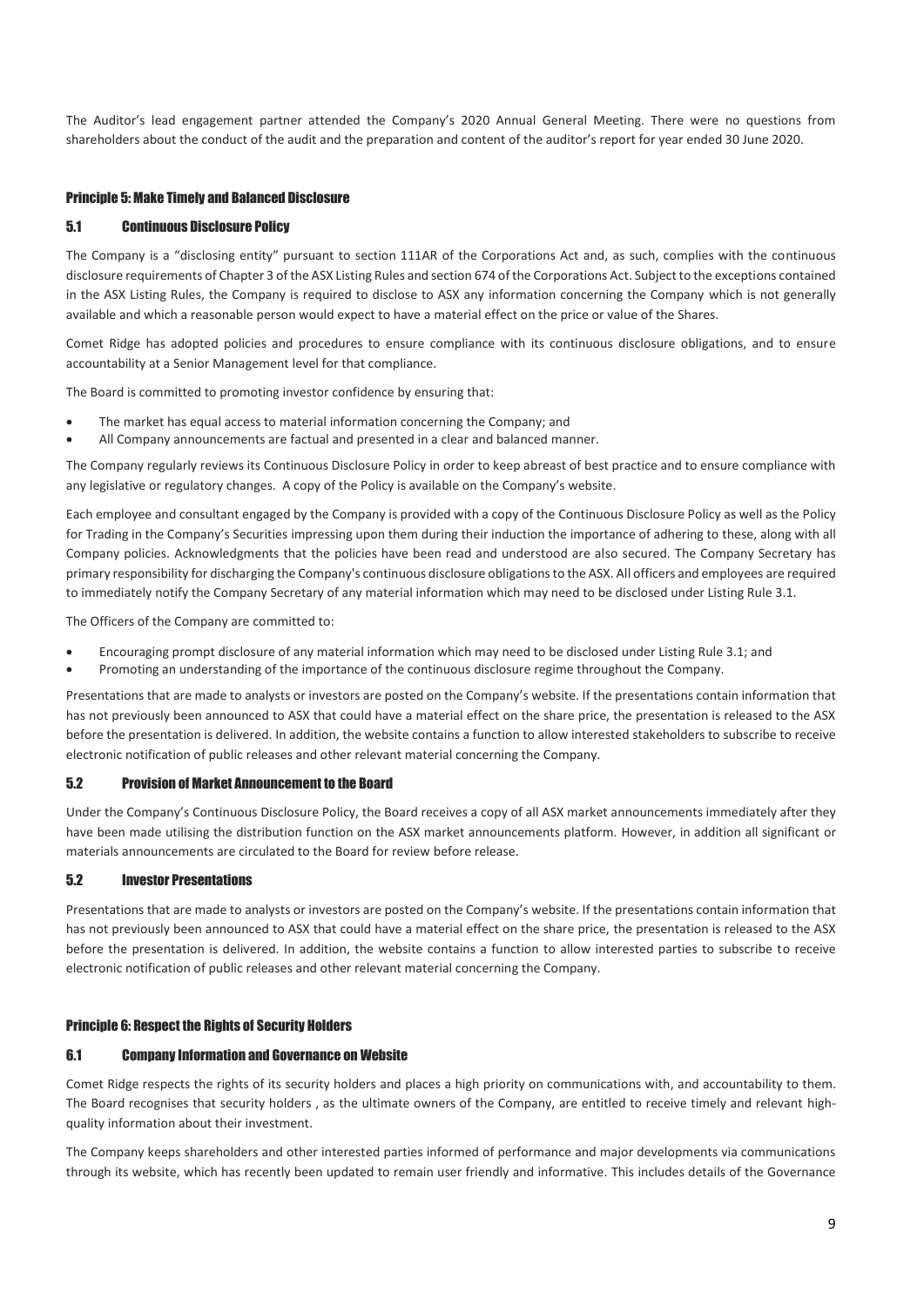framework adopted by the Company including copies of the Corporate Governance Polices and Charters, the link to which is: <https://www.cometridge.com.au/corporate-governance/>

### 6.2 Investor Relations Programme

The Board aims to ensure that shareholders and prospective investors should be in a position to make an informed decision when considering the purchase or sale of shares in Comet Ridge. To safeguard the effective dissemination of information, the Board has implemented procedures for compliance with continuous disclosure requirements and adopted a Shareholder Communications Policy. These reinforce the Company's commitment to its continuous disclosure obligations imposed by law.

Information will be communicated to shareholders by:

- Ensuring that published financial and other statutory reports are prepared in accordance with applicable laws and industry best practice;
- Ensuring the disclosure of full and timely information about the Company's activities in accordance with the general and continuous disclosure principles in the ASX Listing Rules, the Corporations Act in Australia and any other relevant legislation;
- Providing detailed reports from the Chairman and/or the Managing Director at the Annual General Meeting;
- Placing all material information released to the market (including Notices of Meeting and explanatory materials) on the Company's website as soon as practical following release; and
- Placing all of the Company's press releases and market announcements for at least the last five years plus at least the last five years of financial data on its website.

#### 6.3 Meeting Participation

Shareholders are encouraged to attend General Meetings, and particularly the Annual General Meeting, and ask questions of Directors and Senior Management and also the Company's external auditors, who are required to be in attendance. In the event that shareholders are unable to attend meetings, they are encouraged to lodge proxies signifying their approval or otherwise of the business to be considered. Copies of the Chairman's and Managing Director's presentations at the Annual General Meeting will also be available on the Company's website and the ASX announcements platform.

#### 6.4 Substantive Resolutions Decided by Poll

In order to ascertain the true will of the Company's security holders attending and voting at any of its General meetings including the Annual General Meeting, whether they attend in person, electronically or by proxy or other representative, in most situations where this can be achieved the Company will conduct the voting procedure by a poll.

#### 6.5 Electronic Communication

Shareholders and other stakeholders may also subscribe to email alerts through the Company's website so that they are notified of when any material announcement is made. This facility allows parties to receive electronically, copies of the Company's Annual Report as well as Notices of any General Meetings.

#### Principle 7: Recognise and Manage Risk

#### 7.1 Risk Committee

Comet Ridge recognises that effective risk management is central to achieving the operational and strategic objectives of the Company and, to that end, has developed a strategy for risk management and internal compliance and control systems which covers internal controls, management, financial and operational aspects of the Company's affairs.

The Board has appointed the Managing Director (who is assisted by Senior Management) as being responsible for ensuring the systems are maintained and complied with. The Risk Committee has established and maintains a comprehensive Risk Register and regularly reports to the Board on the key risks identified for the Company's operations and mitigating action being taken to minimise those risks.

The current members of the Risk Committee are as follows, including dates of their most recent appointment to the Committee:

| <b>Martin Riley</b> | Chair of the Committee and     |                              |  |
|---------------------|--------------------------------|------------------------------|--|
|                     | Ind. Non-executive Director    | (appointed 13-Mar-2019)      |  |
| <b>Tor McCaul</b>   | <b>Managing Director</b>       | (appointed 17-Sept-2009)     |  |
| Dale Aaskow         | <b>Chief Operating Officer</b> | (appointed 16-June-2011)     |  |
| Anthony Papinczak   | General Manager - Development  | (appointed 15-April-2019)    |  |
| <b>Phil Hicks</b>   | <b>Chief Financial Officer</b> | (appointed 25-February-2021) |  |
| Stephen Rodgers     | <b>Company Secretary</b>       | (appointed 15-April-2019)    |  |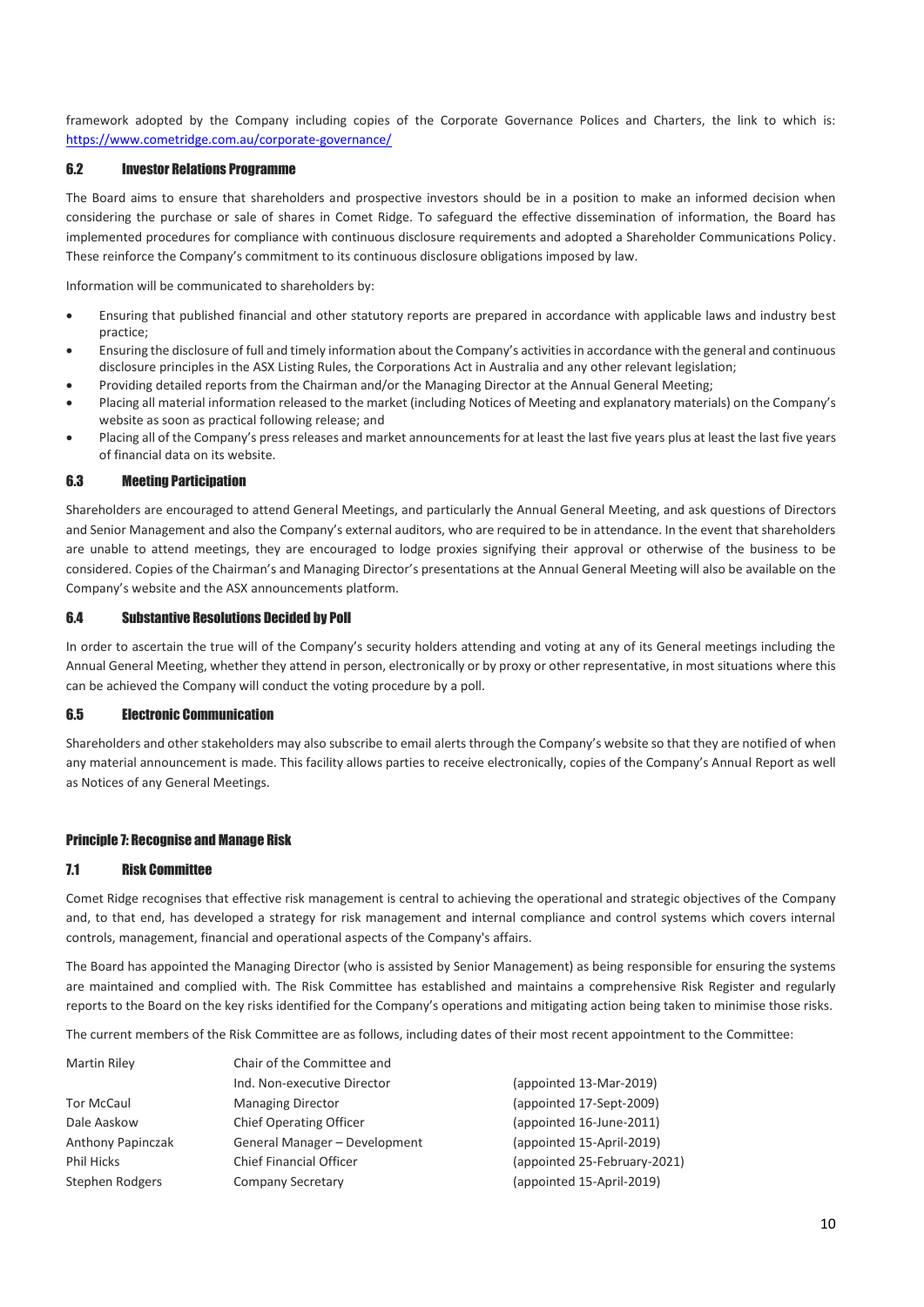The Company has a formal Risk Policy and has established a Risk Committee (governed by a charter) which has the responsibility for identifying assessing, treating, monitoring and reporting in respect of identified risks and the management of these to the Board. The Committee is comprised of two board members, one of which must be the Managing Director, as well as the Chief Operating Officer. There is one independent director on the Committee at this time, Martin Riley who chairs the Committee. The Company believes that the Committee, notwithstanding it is not constituted with 3 independent directors, is constituted by the most capable and experienced members of the Board and management appropriate to handle such role.

The Committee meets when necessary but not less than three times a year and keeps minutes of the meetings which are included for review by the Board at its following meeting. The Board members of the Committee and the number of meetings which they attended are detailed in the section headed "Directors' Report" contained in this Annual Report.

The members of the Risk Committee are appointed by the Board and Company personnel are required to attend Risk Committee meetings as and when requested.

The main responsibilities and functions of the Risk Committee are to establish a sound system of risk oversight and management and include, but are not limited to, the review and reporting to the Board on the following:

- a) the Company's ongoing risk management programme effectively identifies all areas of potential risk;
- b) adequate policies and procedures have been designed and implemented to manage identified risks;
- c) a regular programme of audits is undertaken to test the adequacy of and compliance with prescribed policies; and
- d) proper remedial action is undertaken to redress areas of weakness.

#### 7.2 Annual Risk Review

The Company's Risk Committee Charter provides that the Board, being guided by the Risk Committee, is to undertake at least annually a risk review to determine if the existing risk framework is satisfactory while taking into account the material risks faced by the Company.

In the reporting period the Board, assisted by the Risk Committee, undertook a review of the Company's Risk Management Framework as well as the Company's overall risk profile and satisfied itself that the Risk Management Framework was satisfactory and appropriate; and that it deals adequately with contemporary and emerging risks and that the Company is operating with due regard to the risk appetite set by the Board.

# 7.3 Internal Audit

The Company does not have a formal internal audit function. Management, led by the Chief Financial Officer, periodically undertakes an internal review of financial systems and processes and, where it is considered, systems require improvement, these systems are further developed. Delegations of Authority are reviewed annually by the Audit Committee.

The ongoing mitigation and management of financial and operational risks are standing agenda items of the Audit and Risk Committees. The Managing Director and the Chair of the Audit Committee are responsible for reporting to the Board on a regular basis in relation to whether the Company's material business risks are being managed effectively by the existing management and internal controls systems. Management is responsible for implementing the Risk Management Framework to ensure the Company's material business risks are managed and for reporting to the relevant committee on whether those risks are being managed effectively.

### 7.4 Social Sustainability and Environmental Risks

The Company undertakes gas exploration activities which, by its very nature, is speculative and as such faces inherent risks to its business, including economic, environmental and social sustainability risks which may materially impact the Company's ability to create or preserve value for shareholders over the short, medium or long term. The Board is regularly briefed by management as well as keeping itself abreast of possible material exposure to risks that the Company may face.

The Board continually reviews, with the assistance of the Audit and Risk Committees, economic, environmental and social sustainability risks in the areas in which it operates. Risk areas include the impact on the environment as a result of operational activities, commodity prices and relationships with joint venture partners. One area which the Board feels is of significant importance is safety, which it believes is an essential part of the Company's operations not only in respect to its employees and contractors but also to the community and environment in which it operates. The Board believes that if these matters are priorities then they will act as drivers for value to shareholders. The Company has in place policies and procedures, including a Risk Management Framework, to help manage these risks.

The Company is committed to sustainable development of energy resources in an environmentally and socially responsible manner. All operational activities are conducted in strict compliance with the terms of relevant surface use agreements. Surface disturbances, critical wildlife habitat, view-sheds, noise levels, air quality and water quality impacts to the environment will, at a minimum, comply with all applicable legal and regulatory thresholds and otherwise be managed for minimal impact. The Company employs technology and best environmental practices to achieve this objective.